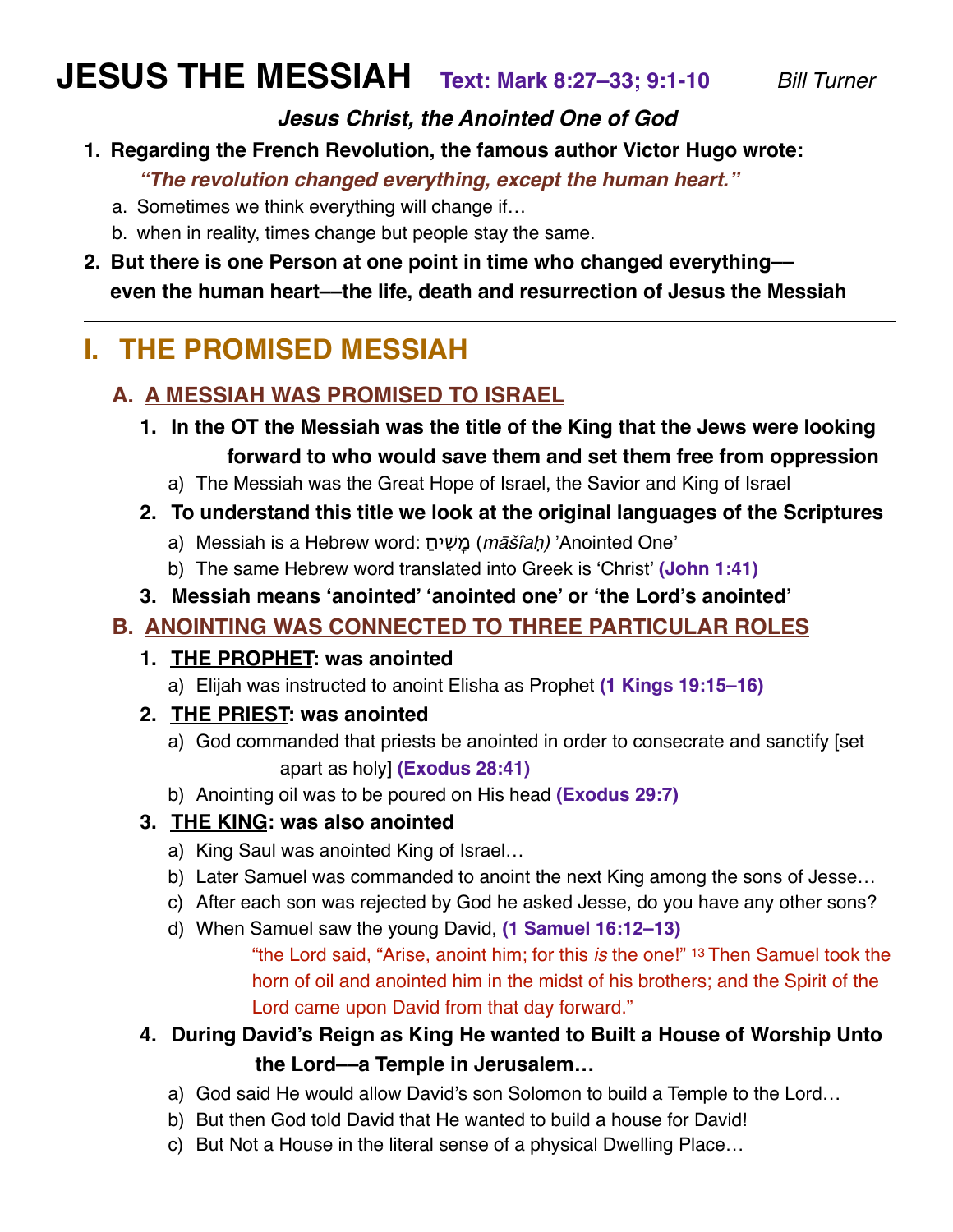- d) a House as in a Family Dynasty or Royal Dynasty! **(2 Samuel 7:11b-13, 16)**
- e) A King from the Family Line of David Would Rule Forever!
- f) Which is Why the Destruction of Jerusalem and of the Temple in 587 BC by the Babylonians was such a shock!
- g) After 400 yrs of Silence, By the Time the Prophet John was Preaching and Baptizing in Jordon the people wondered if he was the Messiah…
- h) but John said no…there was one coming that was greater than he
- **C. THIS MESSIAH WOULD TAKE ON ALL THREE OFFICES…**
	- **1. PROPHET: who brings the message of God down to people**
	- **2. PRIEST: who takes the role of making people acceptable to God**
	- **3. KING: who rules over God's Kingdom and Protects His People**

## **II. JESUS THE MESSIAH**

- **A. THE PROMISE OF THE MESSIAH WAS THE GREAT HOPE OF ISRAEL**
	- **1. After a Long and Painful History of Slavery, Prosperity, and then Captivity, the People Were Still Searching for the Messiah**
	- **2. Even Wise Men from the East searched for Him! (Matthew 2:1–4)**
	- **3. Even the Samaritan Woman at the Well Knew of the Messiah (John 4:25–26) ––Jesus Tells Her Who He Is!**
- **B. JESUS IS THE MESSIAH, THE CHRIST**

**Not Only the Hope of Israel but of the Whole World!**

- **1. But it is Absolutely Critical for the Disciples to Know This Truth!**
- **2. Because Without a Proper Understanding of Jesus True Identity…**
- **3. They Wouldn't Understand What Was About To Happen in Jerusalem… the Critical Work He Was Going to Accomplish there…**
- **C. SO JESUS ASKS THEM A CRITICAL QUESTION…**
	- **1. 'Who do men say that I Am?' (Mark 8:27-28)**
		- a) Jesus often used questions to get people to think deeply about important truths…
		- b) Some say you are John the Baptist, some say Elijah, some say one of prophets
	- **2. But Who Do You Say I Am? (Mark 8:29-30)**
		- a) Peter speaks truth… You are the Christ (the Messiah)

## **III. JESUS THE MESSIAH REJECTED**

## **A. THE MESSIAH WOULD BE KILLED (Mark 8:31)**

- **1. Jesus was preparing them for what was going to take place**
	- a) Confirming the Messianic prophesies of His Suffering (Isaiah 53)
	- b) And His death in Jerusalem (Daniel 9:20–26)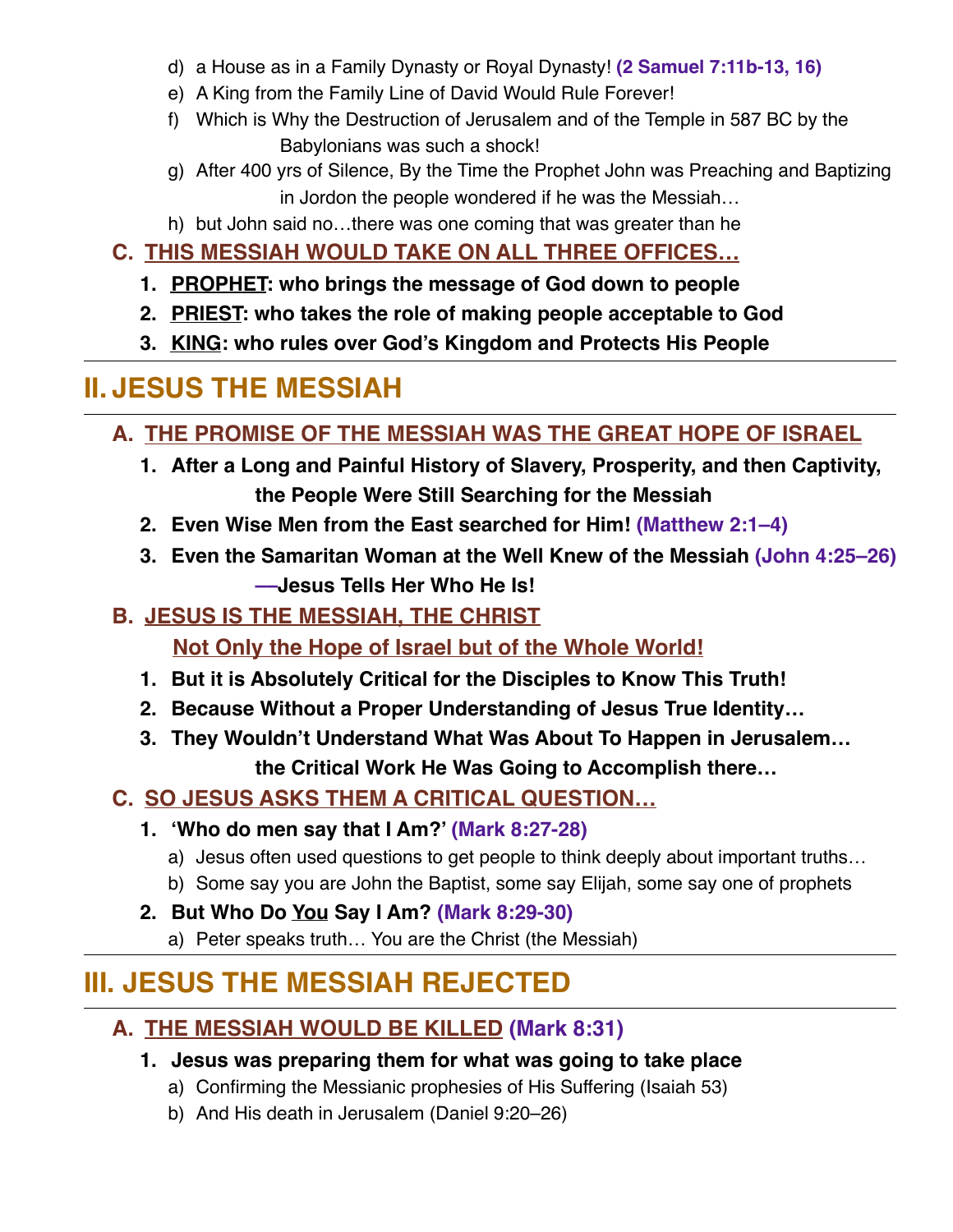- **2. This was the Tragic Plan of God… the Awful Grace of God that was purchased at such a heart-breaking price**
- **3. God Would Pour His Wrath against All Sin onto His Son**

**and Jesus would Drink the Cup of Wrath down to it's Dregs**

## **B. PETER OBJECTED TO THIS (Mark 8:32)**

- **1. Peter Didn't Understand this––He didn't understand the Big Picture**
- **2. He Doesn't Understand this Was the Plan of God from Before the Foundation of the World!**
- **3. But Peter Knows What's Best––and tries to talk some sense into Jesus**
- **C. JESUS REBUKES PETER! (Mark 8:33)**
	- *1. "Get Behind Me Satan. For you are not mindful of the things of God, but the things of men."*
	- **2. Peter is Offering Jesus an Easy Way Out… to avoid the terrible cost**
	- **3. So Jesus Teaches Them About the COST of DISCIPLESHIP (8:34–38)**

## **IV. JESUS THE MESSIAH CONFIRMED**

## **A. JESUS HAS SET HIS MIND TO ACCOMPLISH THE GREATEST EVENT IN HISTORY––HIS SACRIFICE TO SAVE THE WORLD…**

- **1. But First He Will Show the Disciples His Glory…** 
	- a) So They Can Fully Understand He is the True Messiah **(Mark 9:2–10)**
- **2. Upon the Mountain, Jesus Begins to Glow with Glory in Luminescent Light** 
	- a) **Matthew**: "He was transfigured before them. His face shone like the sun, and His clothes became as white as the light." (17:2 NKJ)
	- b) **Mark**: His clothes became radiant, intensely white, as no one on earth could bleach them. (9:3 ESV)
	- c) **Luke**: As He prayed, the appearance of His face was altered, and His robe *became* white *and* glistening. (Lk 9:29 NKJ)

### **3. But There are 3 Now Standing: Jesus is talking with Moses and Elijah!**

- a) Who have been dead for 1,000 years!
- b) But They're NOT dead because God is not God of the dead but of the Living!
- **4. But What are they Talking About? (Luke 9:30–31)**
	- a) They were talking to Jesus about the Cross! about His Death!
	- b) About What Jesus was going to accomplish in Jerusalem!
- **B. JESUS IS THE MESSIAH, THE CHRIST, THE SON OF GOD AND HE PROVED IT ON THE MOUNT OF TRANSFIGURATION**
	- **1. Jesus showed them a glimpse of His Glory**
	- **2. And God the Father Confirmed It by Speaking From Heaven,**

**This is My Beloved Son, Hear Him!**

**3. The Disciples Needed to Know Because Jesus Was Going to Be Crucified**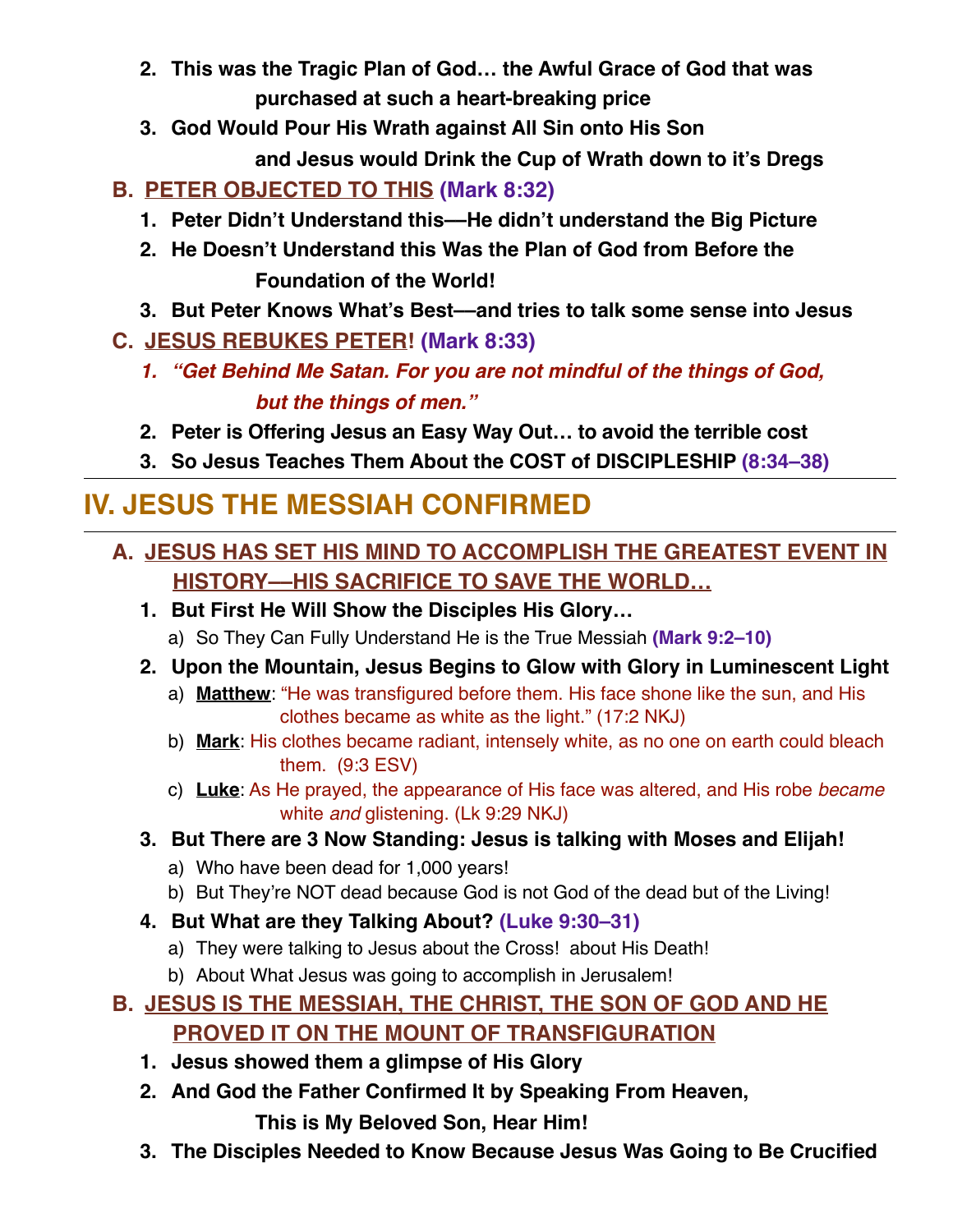## **V. LESSONS FOR US TODAY**

### **A. LIKE PETER WE OFTEN SEE THINGS IN PHYSICAL RATHER THAN SPIRITUAL TERMS––THROUGH THE PRISM OF HOW IT AFFECTS US**

#### **1. Peter had just made the most incredible confession…**

- a) that Jesus is the Christ the Messiah, the Son of God!
- b) But Then Peter Turns Around and Thinks He Knows Better than Jesus… When Jesus tells them He must go to Jerusalem and be rejected
- c) Trying to Stop Jesus from Accomplishing the Eternal Plan of the Father!

#### **2. Why Did Jesus Rebuke Peter so Harshly?**

- a) He rebuked Peter, saying, "Get behind Me, Satan! For you are not mindful of the things of God, but the things of men."
- b) Peter Tried to Convince Jesus Not to Go to the Cross!
- c) Unwittingly Peter is Offering the Same Temptation Satan Offered in the Wilderness
- d) A CROWN w/o the CROSS, a KINGDOM without Being KILLED, SELF w/o SACRIFICE

#### **3. Remember, Jesus Had the Power to Call Down 12 Legions of Angels**

- a) So the Temptation to Avoid the Horrible Torture of Crucifixion was Real!
- b) Especially considering the Malice of the Mob-They Had No Right!

#### **4. Do You See How Satan Takes Advantage of Us?**

- a) By Telling Us What We Want to Hear…
- b) By Offering Us an Easy Way Out…
- c) By Getting us to Compromise the Truth…
- d) by focusing on the Things of Men rather than the things of God
- e) through the Prism of How it Affects Us rather than seeing the Big Picture

### **B. JESUS THE MESSIAH WENT TO THE CROSS FOR OUR SINS SO THAT WE ALSO CAN BE TRANSFORMED**

- **1. As they were on the Mountain, Jesus was transformed before them, and began glowing with His Eternal Glory…**
	- a) The Same Greek Word is also used in **(Romans 12:2)**
	- b) It's the Greek word: Metamorphos where we get our word: Metamorphosis
	- c) The Amazing Transformation of a Caterpillar into a butterfly
- **2. This is the Transforming Work of Jesus Today (2 Corinthians 3:18)**
	- a) Transforming us to become like Him!
- **3. This is the Eternal Plan of God (Romans 8:28) to be like Christ (8:29)**

#### **C. ONE DAY WE WILL SEE JESUS IN HIS GLORY!**

- **1. Just as Peter, James and John did on the Mt of Transfiguration…**
- **2. Just As John Did when He was in the Spirit on the Island of Patmos**